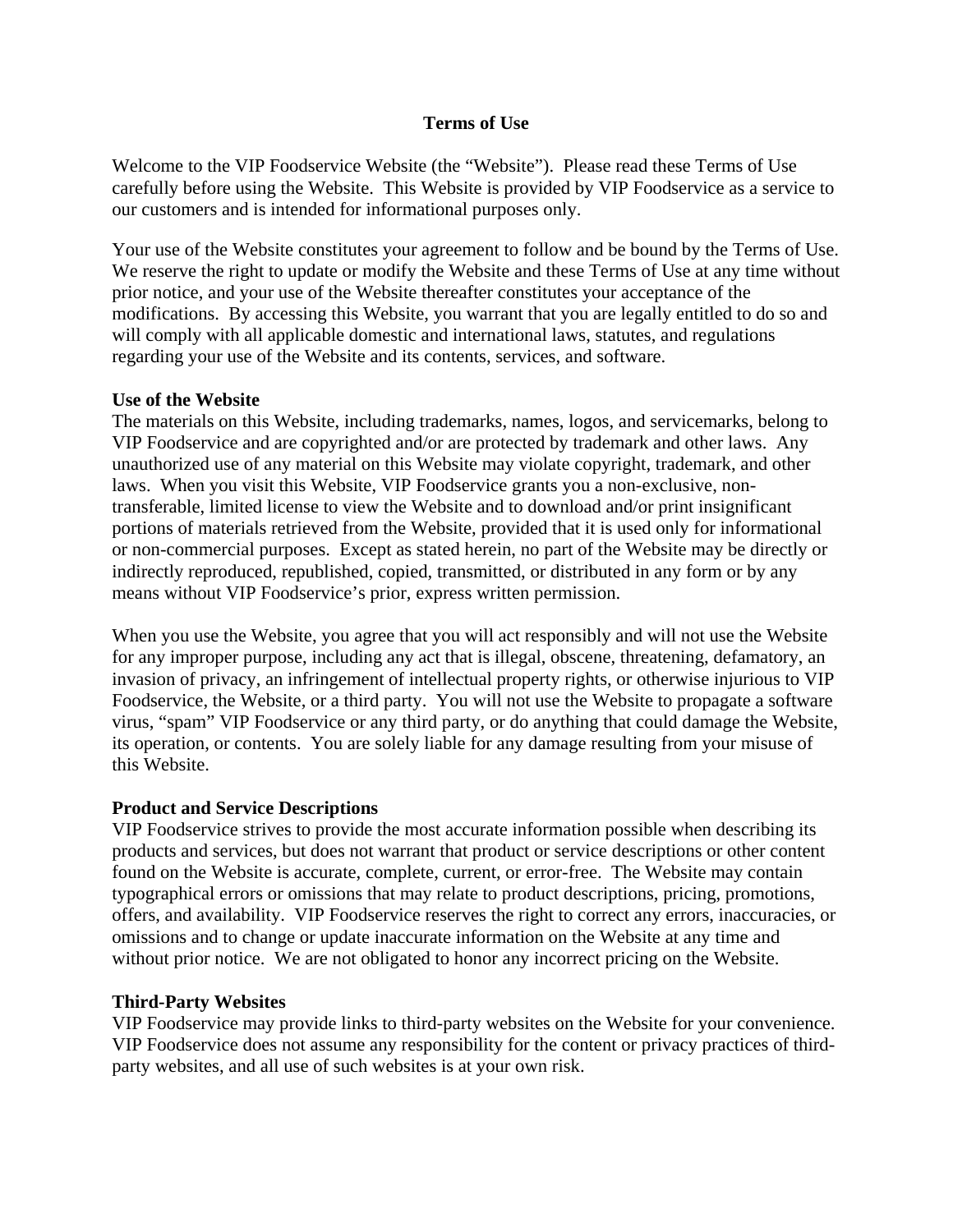### **Disclaimers and Limitation of Liability**

USE OF THE WEBSITE IS ENTIRELY AT YOUR OWN RISK. THE WEBSITE IS PROVIDED "AS IS," WITHOUT WARRANTY OF ANY KIND, EITHER EXPRESS OR IMPLIED, AND VIP FOODSERVICE EXPRESSLY DISCLAIMS ALL WARRANTIES OF ANY KIND, EXPRESS OR IMPLIED, INCLUDING THE WARRANTIES OF MERCHANTABILITY, FITNESS FOR A PARTICULAR PURPOSE, AND NON-INFRINGEMENT. VIP FOODSERVICE DOES NOT WARRANT OR REPRESENT THAT THE MATERIAL ON THIS WEBSITE IS ACCURATE, COMPLETE, CURRENT, OR ERROR-FREE. YOU AGREE THAT VIP FOODSERVICE WILL NOT BE LIABLE FOR ANY LOSS OR DAMAGES OF ANY KIND ARISING FROM THE USE OF THE WEBSITE OR FROM ANY INFORMATION, CONTENT, MATERIALS, PRODUCTS (INCLUDING SOFTWARE) OR SERVICES INCLUDED IN OR OTHERWISE MADE AVAILABLE TO YOU THROUGH THE WEBSITE, INCLUDING, BUT NOT LIMITED TO, DIRECT, INDIRECT, INCIDENTAL, SPECIAL, PUNITIVE, AND CONSEQUENTIAL DAMAGES.

### **Indemnification**

You agree to defend, indemnify, and hold VIP Foodservice harmless from and against any and all claims, damages, costs and expenses, and attorneys' fees arising from or related to your use or misuse of the Website and/or your breach of any provision of these Terms of Use.

#### **Account Information**

You are responsible for maintaining the confidentiality of your account and for restricting access to your account, and you agree to accept responsibility for all activities on the Website that occur under your account. In the event you or someone with access to your account abuses your account, VIP Foodservice may, in its sole discretion, refuse service, terminate accounts, or cancel orders as it deems appropriate.

### **Site Transactions**

VIP Foodservice reserves the right to refuse any order you place with us, and we may, in our sole discretion, limit or cancel quantities. In the event we modify or cancel an order, we will attempt to notify you by contacting you at the email and/or billing address and/or phone number you have provided us.

### **Communication**

When you send an email to us or contact us via the Website, you are communicating with us electronically. You consent to receive communications from us electronically and agree that we may communicate with you by email. Any communication or other information sent to VIP Foodservice via electronic mail or otherwise in connection with your use of the Website, including but not limited to suggestions, ideas, and comments, are non-confidential, with the exception that personal information (including information submitted in connection with an application for employment) will be handled in accordance with our Privacy Policy.

### **Entire Agreement and Severability**

These Terms of Use incorporate by reference any policies and notices contained in the Website and constitute the entire agreement with respect to your access to and use of the Website. If any provision of these Terms of Use is unlawful, void, or unenforceable, then that provision shall be